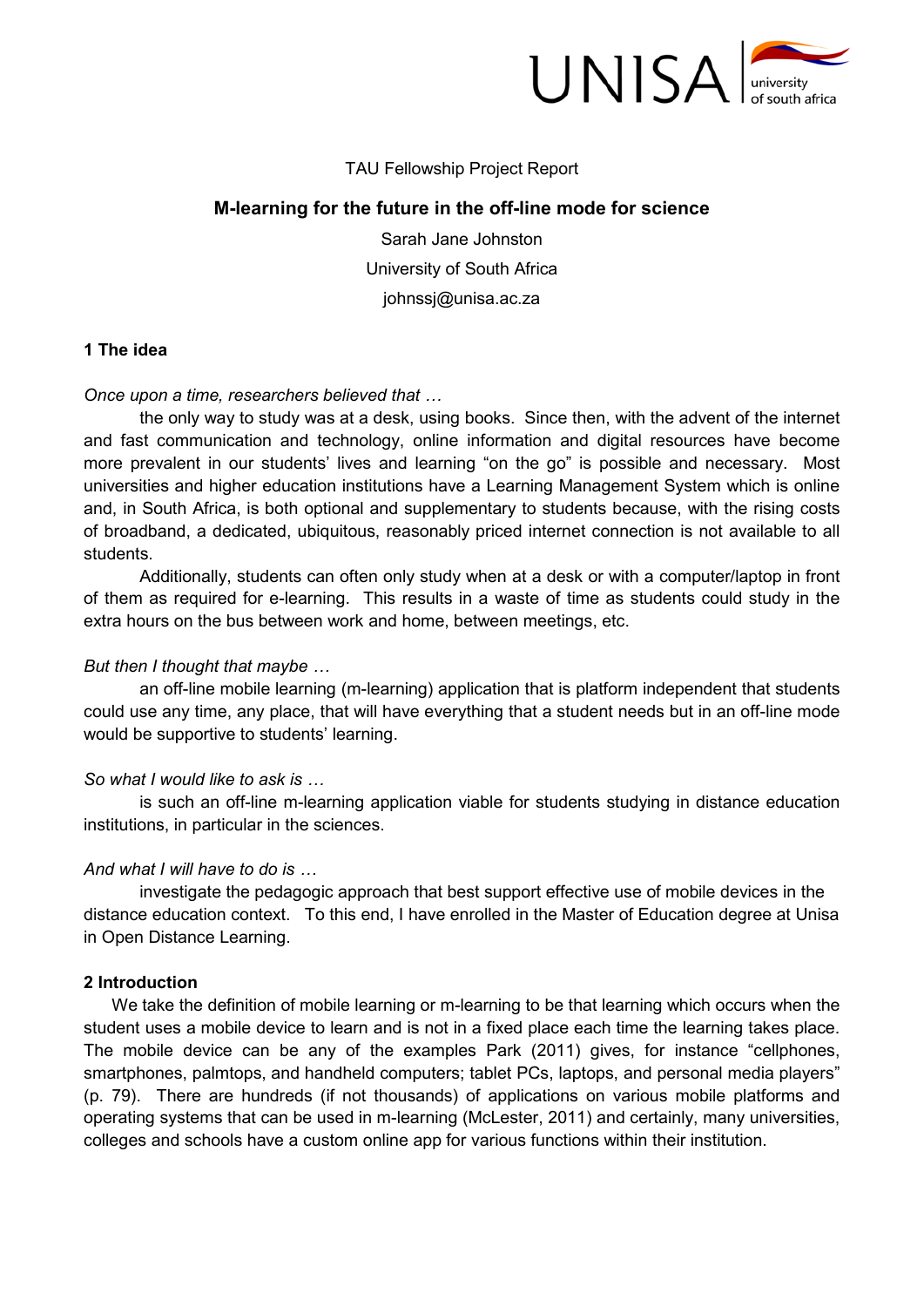The purpose of this research is to investigate the viability of an offline m-learning innovation for students studying in distance education institutions. Certainly, this could have a huge impact for students enrolled at the University of South Africa (Unisa), the oldest open distance learning higher education institution in South Africa, especially for those students registered for study in the sciences as this is where the m-learning in an offline mode may have the greatest potential.

#### **3 Discussion**

Why must learning stop as soon as the student is not behind a desk or not in a classroom? In many cases in distance education where students are employed full-time, companies often restrict them from accessing student portals or external websites (related to their studies) at work. Add to this the time taken to travel to and from work, and it is easy to see why students struggle to complete their studies in the requisite amount of time. Our students are not learning as much as we want them to and are not putting the right amount of time into their studies due to work and family commitments.

In the Open Distance Learning (ODL) environment effected at Unisa, the Learning Management System and student portal is currently only available online. Server problems means that students are unable to access anything related to their studies electronically. Having an off-line application that will self-update on a connection to a fast network or a wireless connection would allow students to access all of their study material, learning units, assignment solutions, and tutorial material on the move without having to download it each time. This will save students time and money, and will become an invaluable supplementary resource for them in their studies. For the sciences in particular, the throughput rates are low and not as many graduates are emerging from STEM. An innovation that may change this is worth the time of investigation.

Offline m-learning can become a part of our students' lives seamlessly. As mobile usage becomes more widely available in South Afirca, m-learning can be used by more and more people. The usage of cell phones and other electronic devices in supporting students is certainly suitable in South Africa because of its affordability and ability to connect those in remote areas to information, in particular via cellphone. With broadband costs as high as they are and reliable internet connectivity in remote areas being scarce, this is a useful option for students with just a few minutes to spare to learn, for example, between meetings, in a doctor's waiting room, or on the bus without worrying about data costs to download large files.

Park (2011) hit the nail on the head when she said that m-learning is decreases "the dependence on fixed locations for work and study" (p. 81). It is unlikely that m-learning will be used as a single mode of learning, but as a supplement to ubiquitous learning. Thus m-learning can be used in conjunction with e-learning and/or face-to-face learning. Peter's (2007) reference to the "just enough, just in time, and just for me" demands is certainly evocative of this kind of learning.

Carrying a laptop around (if a student can afford one) is not always practical, especially in the confined working space of a bus or taxi. However, a vast majority of our students have smartphones. The first step would be to create a mobile student portal app that is self-updating as soon as the student is connected to WiFi or to a cellular data network (much like the apps that we have on our smart devices) depending on the students' selection. All students have WiFi access at all Unisa regional centres and the app could update seamlessly as the student walks in the door. This would allow students to access assignment solutions, tutorial material etc. on the move either online or offline. This student portal can be developed to provide students with additional useful links and resources relating to their studies.

Despite evidence that show that cell phones can be used successfully as a cognitive delivery tool, the pedagogical affordances of cell phones have not yet been fully explored in most developing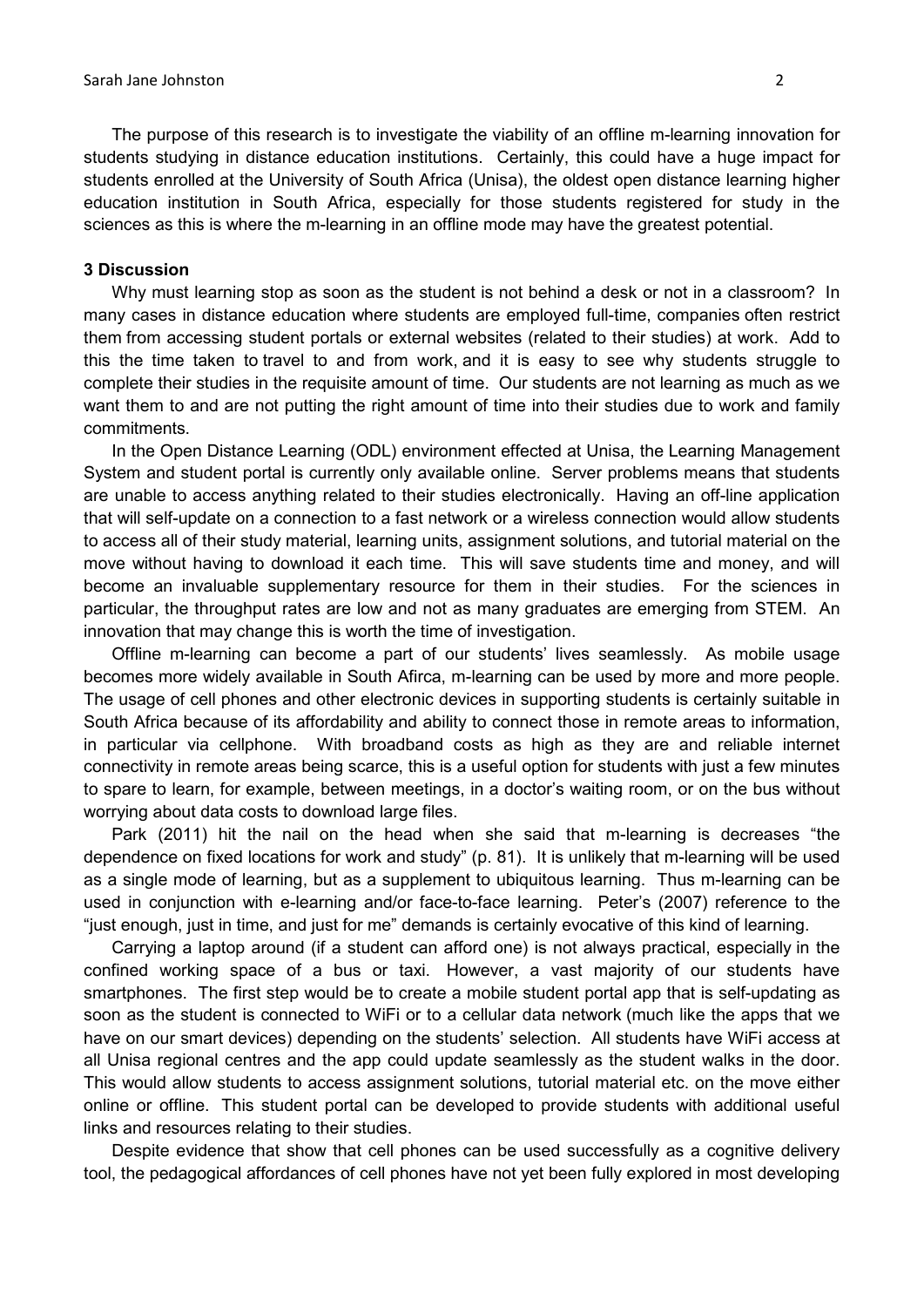countries. To understand the pedagogy for mobile learning, it is important to look at distance education theories to determine the importance of interaction on the efficacy of distance learning. The idea is to map the role of interaction in the distance education transaction with the aim of facilitating and devising pedagogical strategies and techniques that can be used to assist students and lecturers to use cell phones. Therefore, the use of cell phones in teaching and learning should be grounded on sound theoretical and pedagogical principles.

There are several theoretical frameworks that should be consulted, such as guided didactic conversation (Holmberg, 1983), transactional distance (Moore, 1983 and 1993), and the theory of integration of the teaching and learning acts (Keegan, 1990). In particular, Moore's (1993) theory of transactional distance means that in mobile learning, the simple act of a lecturer sending an SMS can trigger discussion on a particular topic and then encourage students to engage on a discussion. Students can form peer support study groups through various social networks and can support each other synchronously or asynchronously. Additionally, students can interact or get clarity on a difficult concept by checking it on the internet using cell phones. Podcasts and vodcasts can be created to record, store and deliver content. To this end, students should acquire different technological skills and competencies they need to understand and know how to use different mobile features and applications for teaching and learning.

Another point to ponder is the role of the academic and lecturer in the employment of m-learning in the student's education. The use of mobile devices for teaching and learning cannot be sustained if academics are not trained on how to use the tool and how to integrate the technology into their own practice. Therefore, attention also needs to be given to the capacity building of distance education academics and practitioners. Open distance learning institutions have a critical role of providing the necessary knowledge and skills not only to students but also to the teachers who will be using mobile technologies in distance education (Makoe, 2012).

#### **4 Conclusion**

Weiser (1991) said, "the most profound technologies are those that disappear" (p. 94). So many of us cannot remember what life was like without the Internet and being able to find information as quickly and efficiently as we do. Communication is fast and one is expected to keep up with the information that travels so quickly.

We should take cognisance of the fact that mobile technologies will not transform education on their own; they require academics who can use them to improve student learning and students who can use them to effectively enrich their learning. Technology should not perceived as an add-on but as an integral part of the curriculum.

As much as we would like to, we can't change our students. However, we must accept that our students have been changed by technology. The environment for learning is different and as academics, we need to accept this and move forward. Not that long ago, a student needed an answer to a question, she had to consult books. Lots and lots of them until she found an answer. Nowadays, students can simply ask Google for help. While it may seem that this makes students lazier, it can be seen that students are simply using what technology is available to them. Academics should be doing the same, embracing technology and look to the future of learning.

#### **References**

Botzer, G., & Yerushalmy, M. (2007). Mobile application for mobile learning. Proceedings of the IADIS International Conference on Cognition & Exploratory Learning in Digital Age, 313-316.

Cady, J. A., Aydeniz, M., & Rearden, K. T. (2011). E-learning environments for math and science teachers. *Journal of Curriculum & Instruction*, 5(1), 17-33. doi:10.3776/joci.2011.v5n1p17-33